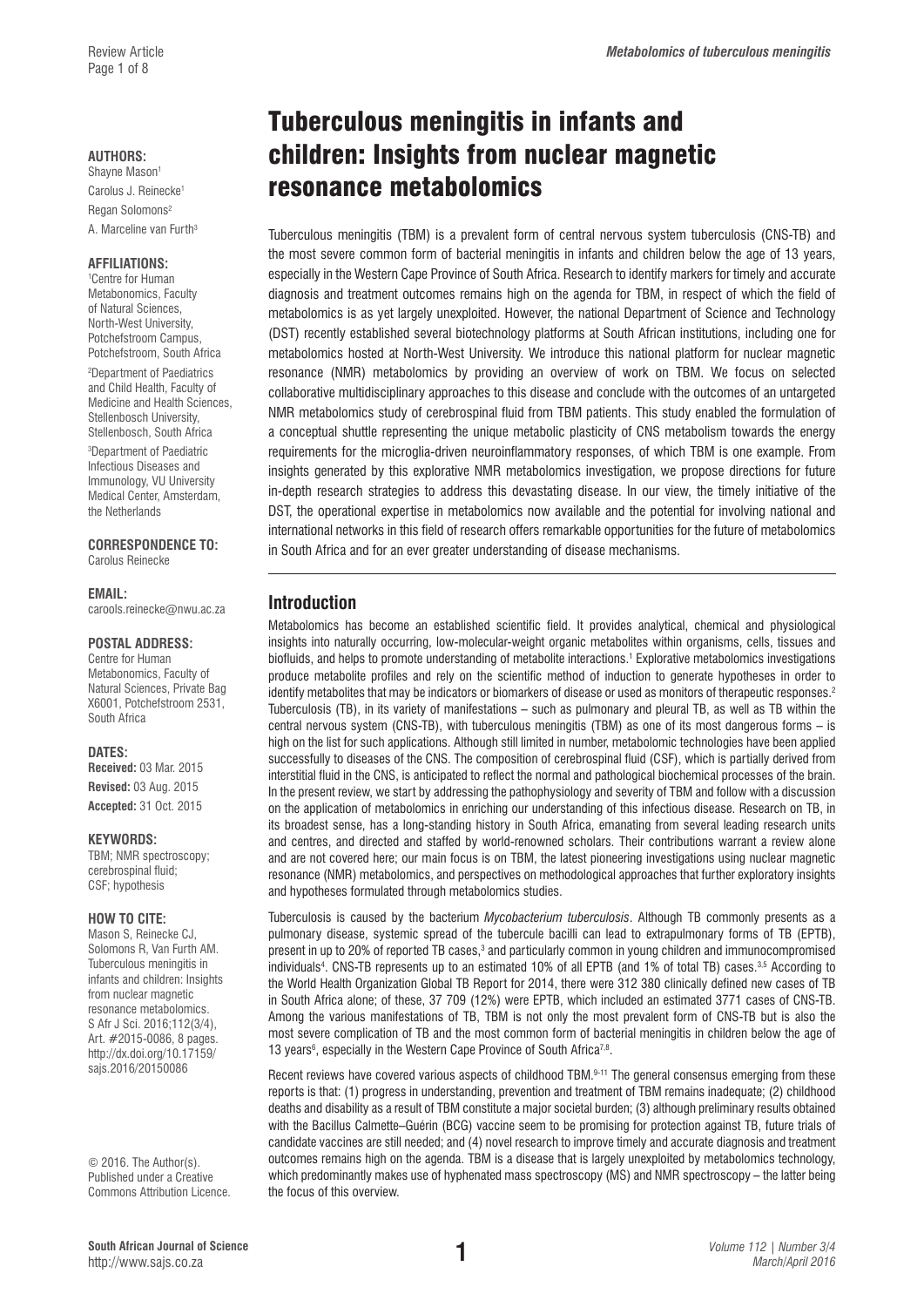# **Pathogenesis and severity of TBM**

Tuberculosis is spread via an aerosol route from persons who have active disease. Most people infected with *M. tuberculosis* have latent disease and are asymptomatic. However, a small proportion of individuals go on to develop active TB – with some developing systemic TB, such as TBM – and have significant morbidity and mortality, even though effective treatment is available.

In the late 19th century, it was thought that TBM resulted from haematogenous spread to the meninges, as a result of the frequent finding that TBM and miliary TB were occurring in the same patients.<sup>12</sup> In 1933 Rich and McCordock<sup>13</sup> published their report that, in the majority of postmortems, a single caseous focus (Rich's focus) could be found, from which, when ruptured, bacilli could spread to the subarachnoid space. It was thought that this single lesion was almost always older than all the lesions found in concurrently occurring miliary TB, which set the paradigm for understanding the pathogenesis of TBM. However, this model did not fully explain the frequency of miliary TB and TBM occurring simultaneously14, nor the mechanism whereby *M. tuberculosis* spreads from the lungs to the meninges and crosses the blood–brain barrier<sup>15</sup>. Animal models have been developed in order to understand better the pathogenesis of CNS-TB but findings are frustrated by the poor human clinical–pathological correlation.15 Magnetic resonance imaging has detected numerous concurrent leptomeningeal granulomas in children with miliary TB, further challenging Rich's pathogenic model.<sup>15,16</sup> It is likely that early haematogenous spread to the brain occurs before a T-cell mediated immune response is activated. This mechanism could explain the vulnerability to TBM when T-cell mediated immunity is sub-optimal in persons infected with the human immunodeficiency virus  $(HIV)^9$ and in persons on long-term glucocorticoid therapy<sup>17</sup>. The protective role of lymphocytes is essential, with the contribution of  $CD4+$  and CD8+ T-cells, along with macrophages in isolating and engulfing *M. tuberculosis*; together, these eventually lead to granuloma formation*.* We, and others, have shown that many of the signs, symptoms and sequelae of TBM result from an immunologically directed inflammatory response to the infection.<sup>18,19</sup>

Greater understanding of the entry of *M. tuberculosis* into the CNS and the immunological mechanisms allowing survival of the bacilli is crucial for improving prevention and treatment. Fluctuation in cytokine levels affecting immunological function in patients with TBM can directly influence the duration of the disease and its severity.18 In particular, the balance between pro- and anti-inflammatory cytokines may be crucial to TBM disease progression<sup>19</sup>; this relationship is reflected by the upregulation in CSF of pro- and anti-inflammatory cytokines in patients with TBM compared to patients with other forms of meningitis.<sup>20,21</sup> The early clinical presentation of TBM is often non-specific, with symptoms such as cough, loss of weight, fever, vomiting and malaise. As the disease progresses, meningism, focal neurological signs, and a depressed level of consciousness can occur. The timing of initiation of treatment is the most critical factor affecting morbidity, mortality, and healthcare costs, which emphasises the importance of early diagnosis of TBM.<sup>22</sup> Through a large retrospective study of 554 children with TBM, we established that 14% presented with visual impairment, 16% with hearing loss, 44% with motor deficits and 77% with intellectual impairment; only a small number (16%) did not have neurological manifestations of TBM.23

Accurate prediction of outcome in childhood TBM is difficult owing to the diversity of underlying pathological mechanisms and variation in host immunological response. Multidrug-resistant (MDR) TBM in children has a poor clinical outcome and is associated with increased mortality.<sup>24</sup> In-patient mortality rates do not differ between HIV-infected and non-HIV-infected children with TBM; however, mortality after hospital discharge is greater in HIV-infected children with TBM because of HIVrelated illnesses.25 Even though outcome prediction is problematic, the clinical stage of disease at the time of starting treatment is predictive of prognosis.11 Children with Stage I TBM disease are likely to lead a normal life without neurological complications, whereas those with Stage III disease have a high risk of mortality.<sup>11</sup> Of all the TBM staging systems, the refined Medical Research Council scale has been shown to have the highest predictive value.<sup>26,27</sup> The criteria that define each stage

are as follows: Stage I – Glasgow Coma Scale (GCS) of 15 and no focal neurology; Stage IIa – GCS of 15 plus focal neurology; Stage IIb – GCS of 11–14 with focal neurology; and Stage III – GCS <11.26,27 The importance of early diagnosis corresponding to an early TBM stage is emphasised by the significantly increased risk, as the disease progresses, of severe motor deficit and degree of intellectual disability in children classified as Stage IIb compared to those classified as Stage IIa.<sup>27</sup> Stage III disease carries a 73% risk of the patient developing spastic quadriparesis and a mean developmental quotient of 44.27 Besides the prediction of disease outcome according to TBM stage, convulsions, headache, motor deficit, brainstem dysfunction and cerebral infarctions on neuroimaging were independently associated with poor clinical consequences of TBM in multivariate analysis.23

# **CSF diagnostic indicators of TBM**

Cerebrospinal fluid findings are integral to the diagnosis of TBM. Typical CSF findings consist of leukocytosis with lymphocyte predominance, elevated protein and abnormally decreased CSF glucose (hypoglycorrhachia).<sup>28</sup> Hypoglycorrhachia is indicated by either decreased CSF to plasma glucose ratio or reduced CSF glucose, and is unaffected by HIV co-infection.29 A uniform research case definition for TBM identified CSF criteria to aid in the diagnosis of TBM, including a CSF to serum glucose ratio of less than 0.5 or an absolute CSF glucose concentration of less than 2.2 mmol/L and elevated CSF protein of greater than 1 g/L.

There is potential for the use of CSF lactate in children with TBM, as CSF lactate has been shown to differentiate between bacterial and aseptic meningitis.30 CSF lactate levels, unaffected by serum lactate concentration, were significantly higher in adult TBM patients who subsequently died than in those who survived, reflecting the severity of cerebral hypoxia and therefore the overall prognosis.31 The diagnostic utility of CSF indicators considered in TBM has, however, rarely been described. Studies evaluating CSF IGRA (interferon-gamma release assay) showed good sensitivity and specificity,<sup>32</sup> but the low CSF volumes in children are a limitation when sufficient cells are required to perform IGRA (typically 5-10 mL CSF is required).<sup>11</sup> A study of the host immune response to *M. tuberculosis* showed the potential value of CSF interleukin-13, vascular endothelial growth factor and cathelicidin LL-37 as indicators when differentiating TBM from other forms of meningitis.18 Understanding the host immune response is key to a better understanding of the pathophysiology, the clinical presentation of TBM and the treatment of the disease. Novel indicators from CSF, including those from validated metabolomics studies, have the potential to be extremely useful as diagnostic tools in clinical practice.

# **NMR metabolomics methodology and applications**

Metabolomics involves the simultaneous and comprehensive analysis of the measured responses of various biologically relevant small molecules, collectively referred to as the metabolome. The metabolome in turn is defined as the quantitative and qualitative collection of all low molecular weight molecules (metabolites, the end products of gene expression) of interest; they are found in concentrations varying in magnitude from picomoles to millimoles, they originate from endogenous or exogenous sources, and they exhibit a wide range of physico-chemical properties.<sup>33</sup> These small molecules display characteristics which allow metabolomics to avoid several challenges associated with genomics and proteomics investigations. The great chemical complexity of the metabolome, however, means that a single analytical technique is not sufficient to provide comprehensive characterisation of all metabolites.33 Among the techniques available, NMR spectroscopy provides an attractive alternative to MS. Although it is less sensitive than its MS-based counterparts, NMR (1) allows for a robust and global look at the metabolome – it detects all classes of metabolites – making it non-biased; (2) is highly specific, allowing for detection of novel compounds; (3) running costs are markedly lower than that of other platforms, although initial set-up is expensive; (4) requires minimal sample preparation, and hence (5) does not chemically alter nor destroy the sample under investigation. NMR thus provides an excellent early or explorative view of the metabolome under investigation.<sup>34</sup>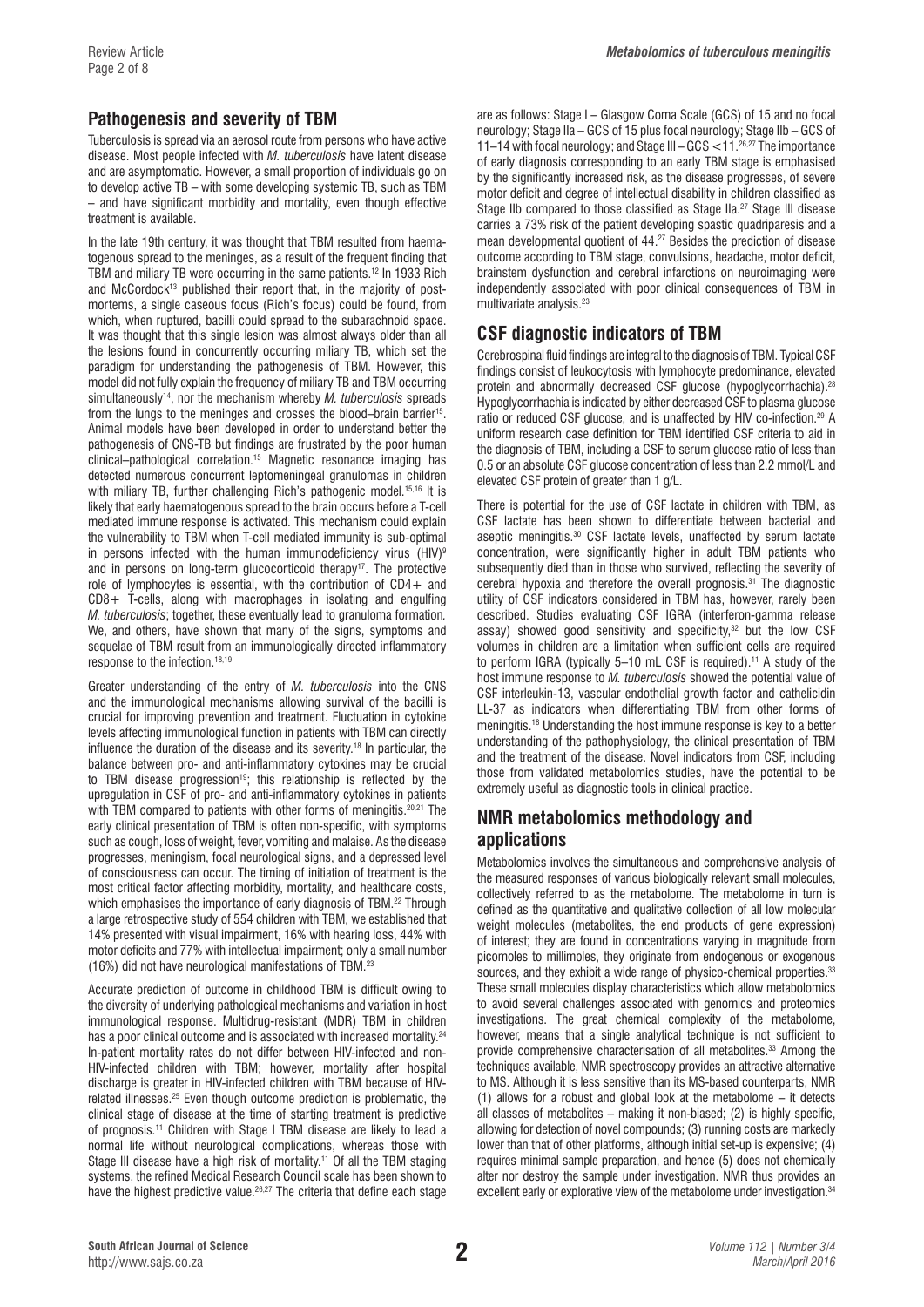The potential of NMR metabolomics in research on infectious human diseases has generated unique and novel insight into the underlying pathogenesis of these diseases and has unveiled new metabolic markers for disease diagnosis.35 Infectious diseases relevant to Africa that have been studied using NMR metabolomics include human African trypanosomiasis<sup>36</sup>, schistosomiasis<sup>37</sup>, malaria<sup>38</sup>, Leishmaniasis<sup>39</sup>, pneumonia40, and HIV41, as well as TB and TBM (discussed below).

# **NMR metabolomics of TB and TBM**

The potential of metabolomics has been well documented, specifically with regard to TB.<sup>42</sup> Its value is in the ability to (1) address simultaneously a wide array of metabolites from various different biochemical pathways; (2) detect and isolate patterns of disturbance for additional, targeted investigations; and (3) generate hypotheses to be tested. Godreuil et al.43 believe that the new quantitative and bioinformatics approaches to the study of the interaction between *M. tuberculosis* and the infected host, and how this interaction influences the infection process, are of particular importance, as it is fully accepted in the scientific description of infectious diseases that the outcome of transmission, infection and disease is dependent on the intrinsic characteristics of both the microbes and the host.

It is expected that at different stages of the *M. tuberculosis* life cycle – for example, dormancy, latent infection and active disease – there will be a different array of host- and *M. tuberculosis*-derived metabolites.42 These metabolic profiles can best be measured globally via NMR metabolomics (Table 1), which has been used successfully to provide insight into the metabolic changes in host response. In a pioneering NMR-based metabolomics pilot study of the CSF of patients with bacterial meningitis, Coen et al.47 detected: (1) elevated lactate and severe glucose depletion; (2) impairment of the citric acid cycle caused by reduced production of acetyl CoA, resulting in accumulation of pyruvate and generation of amino acids via transamination; (3) elevated CSF concentrations of pyruvate and amino acids – particularly alanine, isoleucine and leucine; and (4) the presence of ketone bodies – 3-hydroxybutyrate, acetoacetate and acetone – indicating compensatory response to glucose depletion and reduced ATP levels. Notably, the role of amino acid perturbation

in meningitis is further supported by other studies.<sup>48</sup> The metabolite profile described by Coen et al.47 for bacterial meningitis corresponds to recent MS-based results from our research centre on CSF from a TBM patient<sup>49</sup> and to sputum from patients with pulmonary TB<sup>50</sup>. The pilot study of Coen et al.<sup>47</sup> thus highlights the potential of NMR metabolomics in providing a global and unbiased view of metabolic or neurological perturbations in infectious diseases, particularly meningitis.

A study by Zhou et al.45 unambiguously identified 35 metabolites in sera of TB patients, of which 17 were altered. The majority of altered endogenous metabolites in the serum of TB patients were energy related – citric acid cycle intermediates, products of glycolysis, amino acids and indicators of enhanced lipid degradation – which is consistent with other studies. The metabolic processes found to be most significantly altered in TB patients were protein biosynthesis, followed by alanine metabolism, phenylalanine and tyrosine metabolism, and ammonia recycling. Zhou et al.45 go on to state that increased glycolytic products could be an index of tissue hypoxia and extent of necrosis as the infection progresses, that enhanced lipid degradation can be correlated with caseation of host TB granulomas, and that increased formate reflects an increased requirement for nucleotide biosynthesis, all of which indicates active host inflammatory cell division. A follow-up study by Zhou et al.46 highlighted the specificity of the metabolite profile of TB patients, compared to similar diseases such as representative metabolism-related diseases (diabetes mellitus), wasting diseases (malignancy), and lung inflammatory diseases (CAP). Consistent with their previous study, they found in the plasma: increased levels of lactate, pyruvate, lipids and ketone bodies, and decreased levels of glucose, glutamate, glutamine, glycerophosphocholine, very low-density lipoproteins and branchedchain amino acids. While Zhou et al.<sup>46</sup> could distinguish TB patients statistically, the greatest statistical overlap occurred with the plasma profiles of patients with malignancy, indicating that, to some extent, the metabolism of TB mimics that of tumour cells. NMR metabolomics has also been used to elucidate the mechanism of action of specific medication, such as the second-line drug for TB, D-cycloserine, which is primarily used to treat MDR-TB.<sup>51</sup>

| <b>Pathogen</b>               | <b>Disease</b>                     | <b>Experimental</b><br>subjects | <b>Insights</b>                                                                                                                                                                                                                                                                                                                                                                                                                      | Reference                        |
|-------------------------------|------------------------------------|---------------------------------|--------------------------------------------------------------------------------------------------------------------------------------------------------------------------------------------------------------------------------------------------------------------------------------------------------------------------------------------------------------------------------------------------------------------------------------|----------------------------------|
| Mycobacterium<br>tuberculosis | <b>Tuberculosis</b>                | Adults                          | Patients with TB were distinguished from healthy controls. Metabolic profile of sera of<br>patients with TB indicated significant dysregulation of metabolic pathways, validating<br>metabolic profiling of <i>M. tuberculosis</i> -infected murine models (Shin et al. <sup>44</sup> ). Potential<br>to develop novel clinical tools for TB diagnosis or therapeutic monitoring and improve<br>understanding of disease mechanisms. | Zhou et al. <sup>45</sup>        |
| M. tuberculosis               | <b>Tuberculosis</b>                | Adults                          | Plasma metabolite profile of patients with TB exhibited specificity when compared<br>to representative metabolism-related diseases (diabetes mellitus), wasting diseases<br>(malignancy), and lung inflammatory diseases (CAP). The closest comparison to the<br>metabolism profile of TB was that of malignant tumours.                                                                                                             | Zhou et al. <sup>46</sup>        |
| Various                       | <b>Bacterial</b><br>meningitis     | Children and<br>adults          | NMR-based analysis of cerebrospinal fluid (CSF) is feasible and a potentially more<br>powerful diagnostic tool than conventional rapid laboratory indicators for distinguishing<br>bacterial from viral meningitis (as well as distinguishing between species of bacteria), with<br>important implications for early management, reduced empirical use of antibiotics and<br>treatment duration.                                     | Coen et al. <sup>47</sup>        |
| M. tuberculosis               | Tuberculous<br>meningitis<br>(TBM) | Infants and<br>children         | Differentiation between TBM and non-TBM cases based on 16 NMR-derived CSF<br>metabolites - perturbed glucose, highly elevated lactate and several energy-related<br>metabolites, signalling components and amino acid shuttles. Postulated the following<br>hypothesis: 'The host's response to neural infection results in an "astrocyte-microglia<br>lactate shuttle" that operates in neuroinflammatory diseases, such as TBM."   | Mason et al. <sup>52</sup>       |
| Various                       | <b>Meningitis</b>                  | Children                        | Integration of NMR spectral information with routine clinical features that are incorporated<br>into an in-house software system which allows for the rapid differential diagnosis of<br>meningitis (bacterial, TB and viral).                                                                                                                                                                                                       | Subramanian et al. <sup>53</sup> |

**Table 1:** Insights offered by nuclear magnetic resonance (NMR)-based metabolomics studies specific to tuberculosis (TB) and meningitis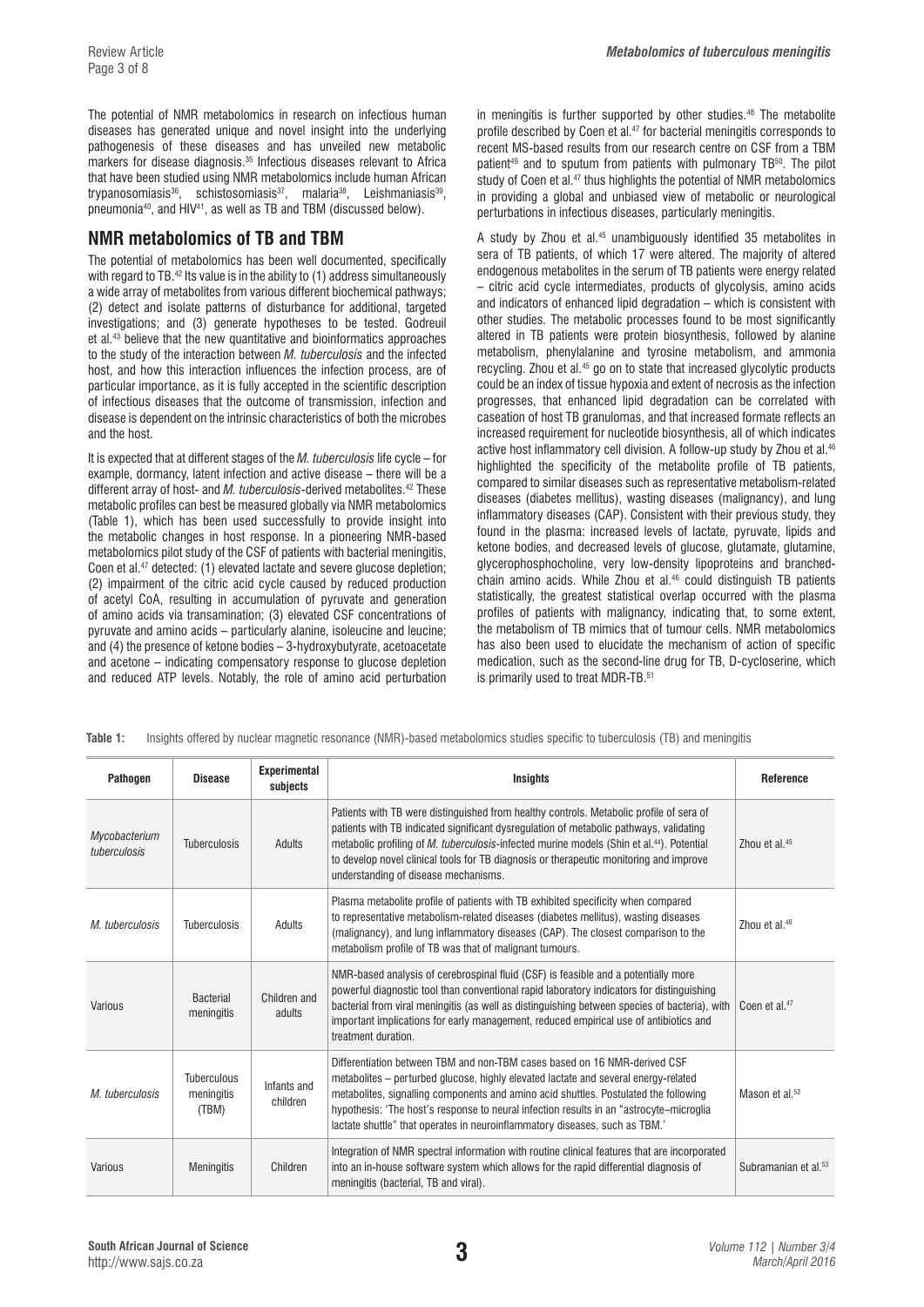Review Article *Metabolomics of tuberculous meningitis*

We have recently used a gas chromatography–mass spectrometry (GC–MS) approach to investigate the analytical repeatability of a CSF sample collected from a TBM patient for metabolomics analysis<sup>49</sup> in order to develop a new method for evaluating repeatability in generating metabolomics data. This study clearly indicated the severe disease state of the TBM patient from whom the sample was obtained. We subsequently embarked on a comprehensive untargeted proton magnetic resonance (1 H NMR)-based metabolomics analysis on lumbar CSF samples from three experimental groups: (1) South African infants and children with confirmed TBM; (2) treated, non-meningitis South African infants and children as controls; and (3) age-matched untreated controls from the Netherlands.<sup>52</sup> Our primary focus was on identification of metabolites that distinguish between TBM and non-TBM cases; a total of 16 NMR-derived CSF metabolites was identified. These metabolites did not include cyclopropane, a putative marker for TBM defined in 2005.53 The defining two metabolites were the combination of perturbed glucose and highly elevated lactate, common to some other neurological disorders. Glucose, the primary source for energy production, is utilised in a rapid fashion, resulting in a significant increase in CSF lactate, both of which reflect a metabolic burst. The remaining 14 metabolites of the host's response to TBM were likewise mainly energy-associated indicators. Citrate and pyruvate, along with acetate in the form of acetyl-CoA, are key metabolites involved in the citric acid cycle as part of energy production. Alanine and the branchedchain amino acids – valine, leucine and isoleucine – have vital roles as shuttling systems transporting metabolites across cell membranes; they are also anaplerotic, replenishing citric acid cycle intermediates. Myo-inositol acts as an important signalling component necessary for immune responses such as microglia activation. The remaining other metabolites also have important roles; one such is dimethyl sulfone, which is an indicator of response to oxidative stress; another is choline, an important precursor to acetylcholine, which in excess is responsible for seizures.

The most conspicuous outcome of the NMR profiling was the high concentration of lactate in the TBM patients (7.36 mmol/L) relative to the two control groups (1.39 mmol/L and 1.70 mmol/L for the Dutch and South African controls, respectively). This observation has some clinical significance. It has been established<sup>54</sup> that CSF lactate is applicable as a marker that can differentiate bacterial meningitis (>6 mmol/L) from other forms of meningitis, such as aseptic meningitis (<2 mmol/L). Thus, CSF concentrations of lactate, as well as immune biomarkers, are typically high before treatment and then decrease rapidly with therapy. In this regard a study<sup>55</sup> on adults suffering from meningitis indicated that death was associated with high initial CSF concentrations of lactate and low numbers of white blood cells, in particular neutrophils. This outcome underscores the authors' proposal that CSF lactate is a good single indicator of the TBM disease state, making it better than conventional markers.

Furthermore, our NMR-profiling results<sup>52</sup> provided a basis for hypothesis formulation of the pathogenic characteristics of TBM. We speculated that the inflammatory responses and metabolic imbalances created in the CNS following the initial phases of infection by a pathogen, such as *M. tuberculosis*, should advantage the microglia (the native macrophage in the brain) by fulfilling their energy-intensive immune-protective function. This speculation was made against the multi-paradigm background of the current literature and based on: (1) the shift in energy requirements as a result of the neuroinflammatory responses in TBM; (2) the notion that microglia play an important role in the neuropathogenesis of TBM; (3) recognition of the unique metabolic plasticity of cell–cell communication and regulation in CNS metabolism; and (4) the clinical profile on dysfunctional neuron activity seen in TBM. From observations and through inductive reasoning<sup>56</sup> on the characteristics of the cell–cell interactions and factor isoforms, we advanced the following hypothesis: 'The host's response to neural infection results in an "astrocyte–microglia lactate shuttle" (AMLS) that operates in neuroinflammatory diseases, such as TBM', represented as a conceptual model detailed in the supplementary material of Mason et al.52 A simplified representation of the conceptual model is presented in Figure 1.



Figure 1: Representation of metabolic pathways of two lactate shuttles within the central nervous system. (1) The astrocyte–neuron lactate shuttle (ANLS;  $q$  areen pathway)<sup>58</sup> is operative under normal physiological conditions with astrocytes responding to glutamatergic activation by increasing their rate of glucose utilisation and release of lactate in the extracellular space, making the lactate available for neurons to sustain their energy demands. (2) The hypothetical astrocyte–microglia lactate shuttle (AMLS; red pathway)<sup>52</sup> proposed for tuberculous meningitis (TBM), with astrocytes responding to signalling from *Mycobacterium tuberculosis* (Mtb)-infected microglia by increasing glucose mobilisation, leading to increased extracellular lactate, reflected in increased cerebrospinal fluid (CSF) lactate levels, available as an additional energy source for reactive oxygen species (ROS) production aimed at destroying the invading Mtb.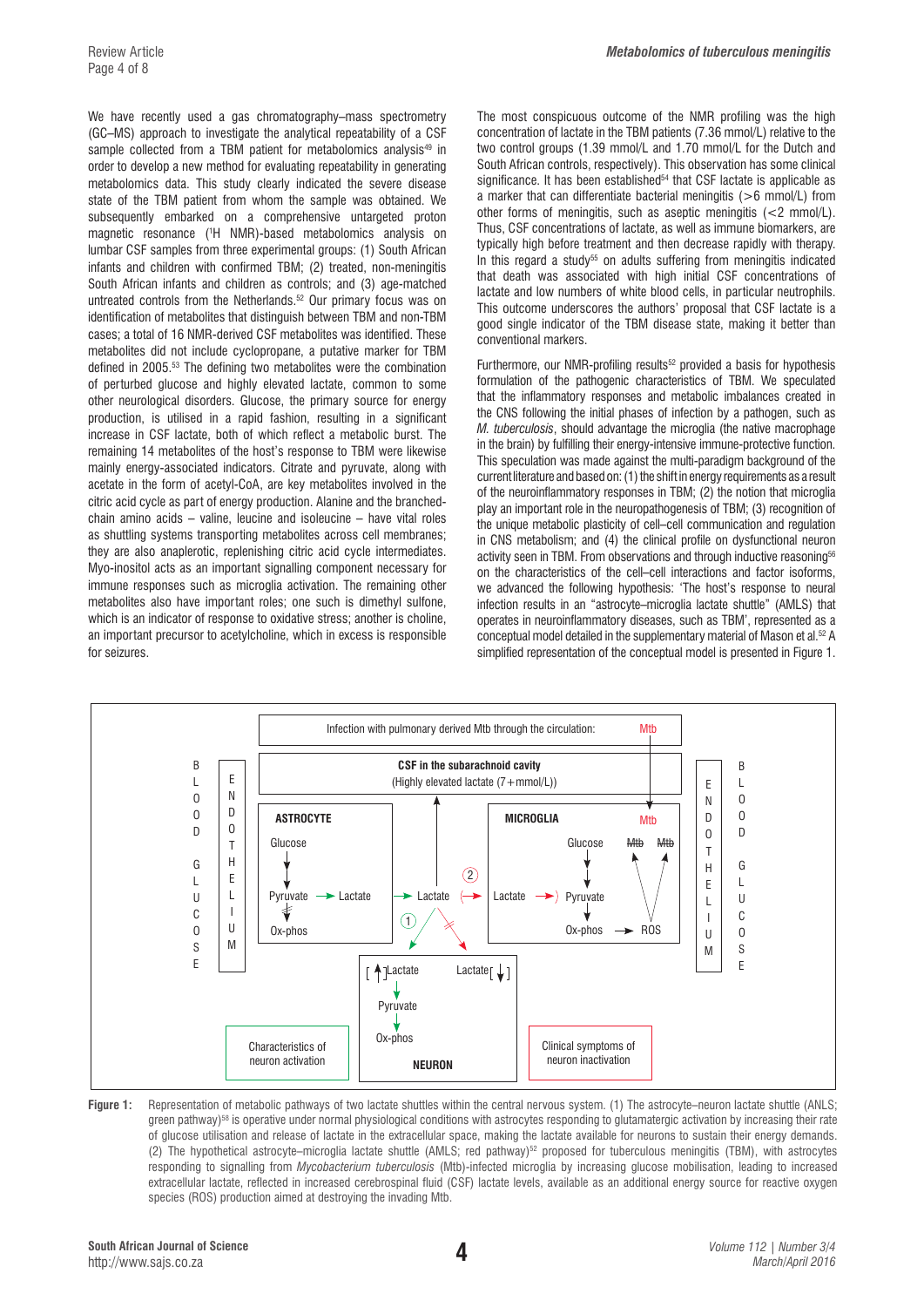Briefly, it is postulated that, in TBM, lactate produced through glycolysis in astrocytes participates in the activated immune response and is directed from the neurons preferentially into microglia, where it enters the mitochondrial citric acid cycle, contributing to oxidative phosphorylation and hence producing high levels of adenosine triphosphate (ATP) and formation of reactive oxygen species (ROS) required for *M. tuberculosis* degradation. ROS, and a multitude of factors produced by the microglia to modulate the functions of surrounding immune cells, are toxic to neurons. Moreover, the unregulated activation of microglia in response to stimulants such as *M. tuberculosis* propagate neural injury<sup>57</sup> and eventual apoptotic cell death for the over-activated microglia. By contrast, several investigations indicate that astrocytes could release large amounts of lactate under conditions of high energy demand by the neurons, leading to our hypothesis of an activity-dependent astrocyte–neuron lactate shuttle for the supply of energy substrates to neurons.58

From the preceding overview we highlight the following insights that have transpired from the NMR metabolomics of TB and TBM.

#### *Advantages of NMR technology for clinical applications*

(1) Non-invasive sample collection methods are often essential in clinical medicine, for which body fluids such as urine, cord blood and serum/plasma are particularly suited, with NMR spectroscopy providing a cornerstone for their metabolomics investigations. In addition, NMR spectroscopy can work with small sample volumes.

(2) NMR analyses require a minimum of sample pre-preparation and thereby prevent the occurrence of confounding analytical artefacts.

(3) Metabolomics produces large and complex data sets that cannot be interpreted through classic reductionist methods, but require an inductive, open-minded approach, aimed at hypothesis generation, which is philosophically a useful methodological approach in uncharted fields of research.

(4) Clinically, perturbations in metabolism are often difficult to recognise as the phenotypes may show considerable variation; however, NMR technology has provided a proven track record through the identification of inborn errors of metabolism, often already manifesting in neonates.

(5) The unique advantage of metabolomics technology is that it provides a dynamic view of host functional responses in health and disease, and offers early and rapid identification of the status and progress of a disease.

#### *Cost-effectiveness of NMR technology*

High-resolution NMR equipment, such as the instrument installed in early 2015 in a collaboration between the Technological Innovation Agency (TIA) and North-West University (NWU), is extremely expensive and requires highly skilled technical and scientific expertise for its operation. However, once an NMR facility has been established, the analytical clinical analysis is relatively inexpensive, costing only a few rands per sample to run. Moreover, the international trend in the market for miniaturisation of NMR instrumentation is well established, and is opening up new areas of study in academic and industrial settings with clear potential and appeal for future clinical practice.59

#### *Systems insights*

Fields that are data rich but hypothesis poor – prime examples are systems biology and many areas of medicine and clinical practice – are best approached through data-driven, essentially inductive methods. Biological systems are inherently complex; they require an inductive approach to data generation, data analysis and modelling if we are to continue to make strides in our understanding of these phenomena in health and disease. The advent of multidisciplinary interaction between biologists/clinicians, analytical chemists and informaticists/ biostatisticians in developing complex models has ushered in a new era in the mathematics of science, for the first time enabling understanding and prediction of large-scale biological systems; the 'omics' technologies are key in this process by being inductive and exploratory in their very essence. Intrinsic to this process remains the iterative relationship between the realm of ideas/hypotheses/thoughts  $(=$  induction) and that of observations/data/information  $($  = deduction), linked in a repetitive cyclic way in which one arc is not simply the reverse of the other, but has methodological characteristics in its own right. We conclude our overview by focusing on this cyclic relationship.

## **Directives for hypothesis verification**

Hypotheses are generalised statements derived from empirical evidence and prior knowledge of existing data, and they need to be verified or refuted by deductive methods (Figure 2). This activity can be represented as a circular process, with inductive reasoning forming one half of the iterative cycle of knowledge, and the second half (deduction) devoted to the aims of testing hypotheses and furthering existing knowledge. This representation highlights the essential nature of exploratory metabolomics investigations, and features three approaches that could be applied for hypothesis testing: (1) computational models, (2) animal models and (3) semi-targeted metabolomics.

#### *Computational modelling*

The extreme complexity of intracellular regulatory networks, involving genetic circuits, metabolic regulation and signal transduction, hampers the ability to analyse these functions quantitatively to achieve a holistic understanding of their role in health and disease. Complexity theory has thus become established over the last two decades as a novel discipline directed to such problems in the humanities and natural sciences, and is at present pursued in South Africa at the Centre for Studies in Complexity established in 2009 at Stellenbosch University. Modelling, in its various forms, demands key competencies in studying complexity. Models are used to describe complex systems through computer simulation based on quantitative information on many and key variables that characterise what is being investigated. An example is the computational model we recently developed – using in silico data that capture the unique immunological environment of the brain – which allows us to study the key mechanisms driving TB-linked granuloma formation in time.<sup>60</sup> The model was based on a known pulmonary agent-based description of TB, representing the molecular signalling networks that affect granuloma formation during infection with *M. tuberculosis.* It focused on the formation of granulomas whose structure and function may reflect the success or failure of the host to contain infection. We envisage that computational model development, based on NMR data, may be a fruitful approach to use for understanding the dynamics involved in metabolic flux associated with the AMLS hypothesis, thereby permitting greater comprehension of the perturbations following *M. tuberculosis* infection of the microglia in the meninges.

#### *Experimentation using animal models*

Animal models have contributed significantly to knowledge of TB. However, there are certain major differences between humans and other animals in their responses to the disease. It is known that mice, for example, do not form the granulomas seen in humans and most other vertebrates with TB. Such differences caution our interpretations of data from animal models as they apply to human diseases. Nonetheless, animal models are indispensable to TB research and are well established in South African TB research centres.61,62 Until recently, for example, no murine model was available for experimental studies on TBM. We successfully developed a reproducible in vivo murine model to study the inflammatory response in TBM,<sup>63</sup> and obtained useful insights despite limitations in translating the experimental observations to the human manifestation of the disease. Although the route of infection mimics the way TBM is acquired naturally, the cytokine profile in the mice does not show the clinical characteristics of the human disease. Nonetheless, the model has potential for further experimentation on *M. tuberculosis* infection because we observed that bacterial growth of TB in the CNS leads to a typical chronic inflammatory response. Such results indicate that experimental animal studies hold potential for investigating the biological changes in a *M. tuberculosis*-infected model at the biochemical level – an approach that could be expanded through appropriate knockout models, as has been shown for cryptococcal meningitis.<sup>64</sup>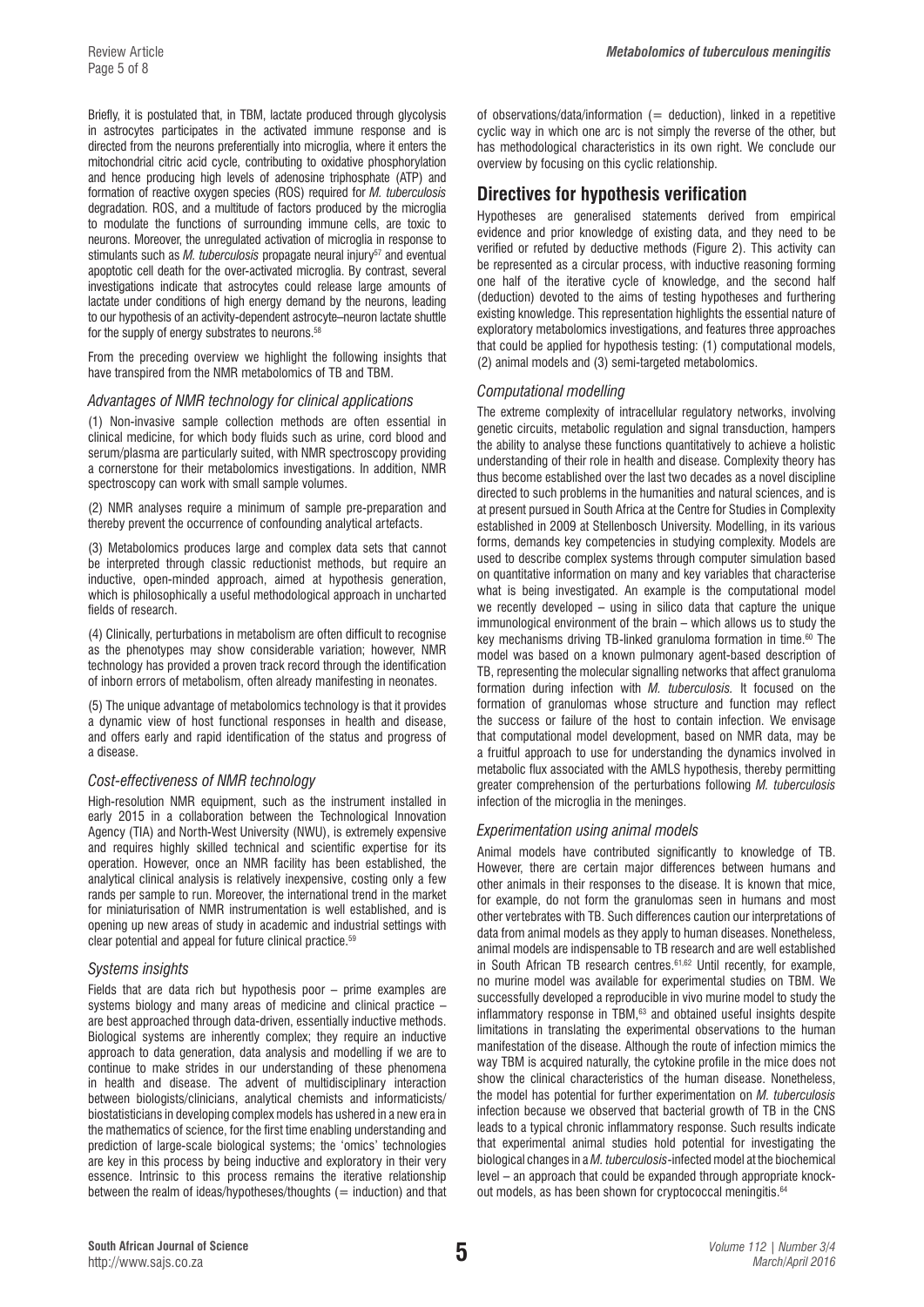

*TBM, tuberculous meningitis; NMR, nuclear magnetic resonance*

**Figure 2:** Iterative cycle of knowledge, using the astrocyte–microglia lactate shuttle (AMLS) hypothesis as an example. The existing knowledge forms the basis of inductive reasoning that leads to the formulation of hypotheses, which in turn is followed by the use of deduction to verify these hypotheses and to further existing knowledge.

#### *Semi-targeted metabolomics*

The metabolites present in the CSF represent the actual metabolism of the CNS and the balance between blood and CSF, rendering CSF analysis indispensable in the assessment of neurological disorders. Sampling human CSF is, however, an invasive procedure and ethical and safety constraints limit the availability of such samples for TBM, especially in work with infants and children. Thus, accessing these samples is much more difficult than collecting blood or urine. Metabolomics offers promising options. The use of MS-based metabolomics of plasma from patients suffering from propionic acidemia and methylmalonic acidemia, 65 as well as our GC-MS metabolomics analysis of urine samples from patients with respiratory chain deficiencies<sup>66</sup> and isovaleric acidemia<sup>67</sup>, have provided proof of concept that semi-targeted metabolomics can expand the range of metabolites associated with human disease. These studies also indicate the potential of metabolomics for non-invasive diagnosis and clinical evaluation of patients with TBM.

# **Perspective**

Metabolomics studies of complex diseases are still in their infancy, although the volume of NMR- and MS-based metabolomics publications in particular is increasing exponentially.<sup>2</sup> As it stands, NMR metabolomics is not a standalone method of diagnosis nor, by extension, of disease management of TB or of TBM, but it undeniably offers insights for potentially improving existing knowledge of infectious diseases in ways that may complement and benefit current diagnostic and treatment methods. Recent results, such as those by Zhou et al.<sup>46</sup>, strongly indicate that NMR metabolomics can contribute to improved understanding of disease mechanisms. However, a major gap in work on infectious diseases is still the paucity of subsequent validation of clinical studies, which is necessary to reap the full rewards of metabolomics technology. Ultimately, the optimal outcome, particularly in resource-limited settings, is the validation and declaration of simple and clear biomarkers for disease diagnosis – which requires appropriate and thorough follow-ups on metabolomics studies.

Fortunately, the great potential of biotechnology was recognised by the Department of Science and Technology, which enabled the creation of several technological platforms, including the Metabolomics Platform supported by the TIA and hosted by NWU on its Potchefstroom campus. This platform consists of a wide array of gas and liquid chromatography based MS instruments, as well as a 500-MHz NMR

spectrometer dedicated to investigations of biofluids and other biological specimens. Furthermore, the contractual agreement between the TIA and NWU stipulates that: '...the Institution [NWU] agrees to have an open policy that encourages use of its facilities by researchers other than those based at the Institution…*'*. This policy of open access to the Metabolomics Platform aligns with the TIA's objective of stimulating and exploiting technological innovation in order to improve economic growth and the quality of life of all South Africans – a view that we strongly share, with the hope that this review will further promote these farreaching ambitions.

# **Acknowledgements**

Research funding for this project was provided by the Technological Innovation Agency of the Department of Science and Technology of South Africa. S.M. and R.S. are recipients of a Desmond Tutu–NRF–VU doctoral fellowship for a joint PhD study between the Vrije Universiteit in Amsterdam (the Netherlands), and North-West University and Stellenbosch University in South Africa.

### **Authors' contributions**

S.M. and R.S. wrote the manuscript. C.J.R. and A.M.v.F. are the South African and Dutch project leaders, respectively, who directed the study and contributed to the writing of the manuscript.

#### **References**

- 1. Lindon JC, Nicholson JK, Holmes E. The handbook of metabonomics and metabolomics. London: Elsevier Science; 2011.
- 2. Goodacre R. An overflow of… what else but metabolism! Metabolomics. 2010;6:1–2. [http://dx.doi.org/10.1007/s11306-010-0201-3](http://dx.doi.org/10.1007/s11306-010-0201-3
)
- 3. Rieder HL, Kelly GD, Bloch AB, Cauthen GM, Snider DE. Tuberculosis diagnosed at death in the United States. Chest. 1991;100:678–681. [http://](http://dx.doi.org/10.1378/chest.100.3.678) [dx.doi.org/10.1378/chest.100.3.678](http://dx.doi.org/10.1378/chest.100.3.678)
- 4. Perez-Velez CM, Marais BJ. Tuberculosis in children. New Engl J Med. 2012;367(4):348–361. <http://dx.doi.org/10.1056/NEJMra1008049>
- 5. Bhigjee AI, Padayachee R, Paruk H, Hallwirth-Pillay KD, Marais S, Connoly C. Diagnosis of tuberculous meningitis: Clinical and laboratory parameters. Int J Infect Dis. 2007;11:248–254.<http://dx.doi.org/10.1016/j.ijid.2006.07.007>
- 6. Wolzak NK, Cooke ML, Orth H, Van Toorn R. The changing profile of pediatric meningitis at a referral centre in Cape Town, South Africa. J Trop Pediatr. 2012;58(6):491–495.<http://dx.doi.org/10.1093/tropej/fms031>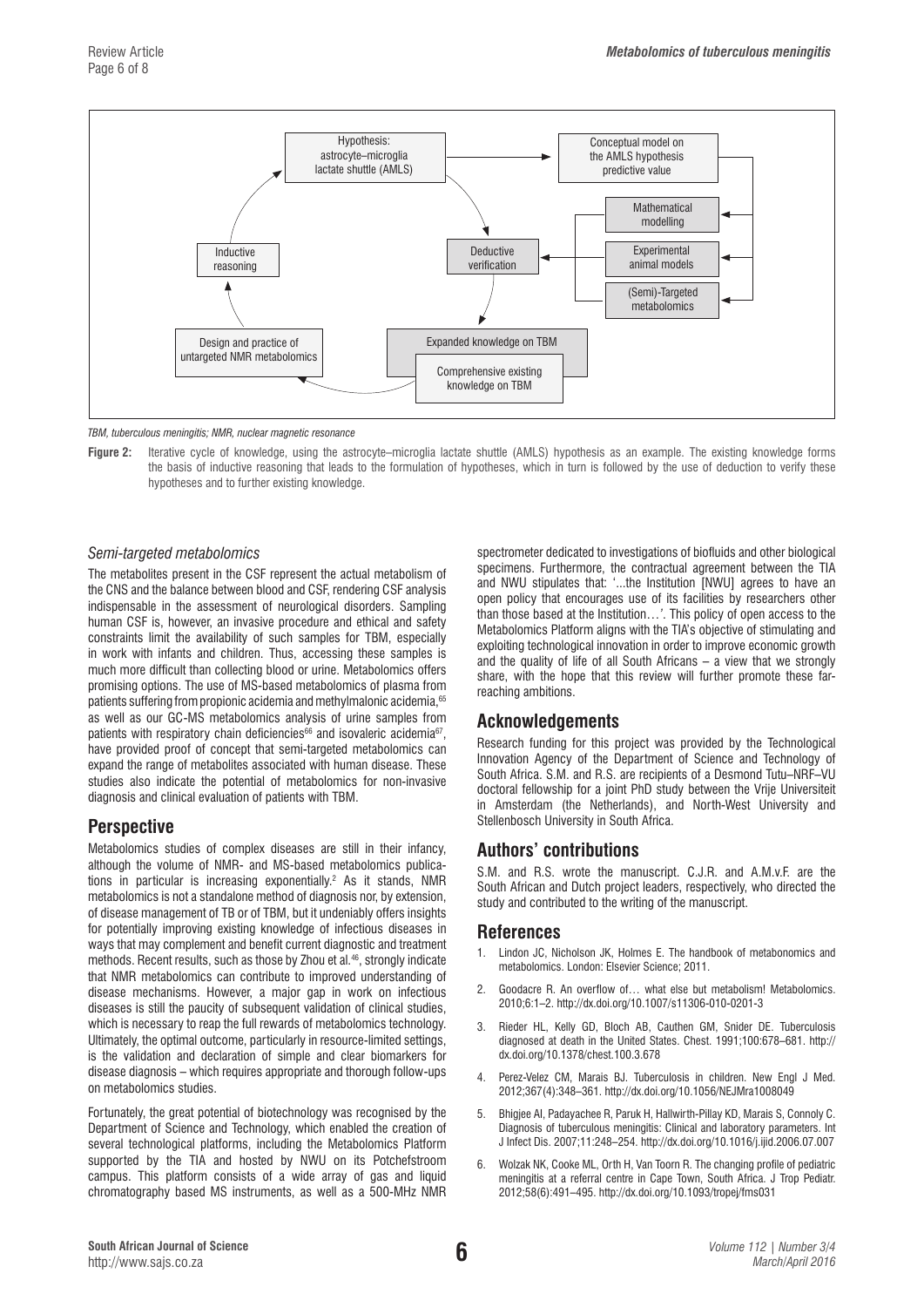- 7. Donald PR, Cotton MF, Hendricks MK, Schaaf HS, De Villiers JN, Willemse TE. Pediatric meningitis in the Western Cape Province of South Africa. J Trop Pediatr. 1996;42:256–261.<http://dx.doi.org/10.1093/tropej/42.5.256>
- 8. Van Rie A, Beyers N, Gie RP, Kunneke M, Zietsman L, Donald PR. Childhood tuberculosis in an urban population in South Africa: Burden and risk factor. Arch Dis Child. 1999;80:433–437. <http://dx.doi.org/10.1136/adc.80.5.433>
- 9. Thwaites GE, Van Toorn R, Schoeman J. Tuberculous meningitis: More questions, still too few answers. Lancet Neurol. 2013;12:999–1010. [http://](http://dx.doi.org/10.1016/S1474-4422(13)70168-6
) [dx.doi.org/10.1016/S1474-4422\(13\)70168-6](http://dx.doi.org/10.1016/S1474-4422(13)70168-6
)
- 10. Chiang SS, Khan FA, Milstein MB, Tolman AW, Benedetti A, Starke JR, et al. Treatment outcomes of childhood tuberculous meningitis: A systematic review and meta-analysis. Lancet Infect Dis. 2014;14:947–957. [http://dx.doi.](http://dx.doi.org/10.1016/S1473-3099(14)70852-7
) [org/10.1016/S1473-3099\(14\)70852-7](http://dx.doi.org/10.1016/S1473-3099(14)70852-7
)
- 11. Van Toorn R, Solomons R. Update on the diagnosis and management of tuberculous meningitis in children. Semin Pediatr Neurol. 2014;21:12–18. <http://dx.doi.org/10.1016/j.spen.2014.01.006>
- 12. Hektoen L. The vascular changes of tuberculous meningitis, especially tuberculous endarteritis. J Exp Med. 1896;1:112–163. [http://dx.doi.](http://dx.doi.org/10.1084/jem.1.1.112) [org/10.1084/jem.1.1.112](http://dx.doi.org/10.1084/jem.1.1.112)
- 13. Rich AR, McCordock HA. The pathogenesis of tuberculous meningitis. Bull Johns Hopkins Hosp. 1933;52:2–37.
- 14. Donald PR, Schaaf HS, Schoeman JF. Tuberculous meningitis and miliary tuberculosis: The Rich focus revisited. J Infect. 2005;50(3):193–195. [http://](http://dx.doi.org/10.1016/j.jinf.2004.02.010) [dx.doi.org/10.1016/j.jinf.2004.02.010](http://dx.doi.org/10.1016/j.jinf.2004.02.010)
- 15. Thwaites GE, Schoeman JF. Update on tuberculosis of the central nervous system: Pathogenesis, diagnosis, and treatment. Clin Chest Med. 2009;30(4):745–754.<http://dx.doi.org/10.1016/j.ccm.2009.08.018>
- 16. Janse van Rensburg P, Andronikou S, Van Toorn R, Pienaar M. Magnetic resonance imaging of miliary tuberculosis of the central nervous system in children with tuberculous meningitis. Pediatr Radiol. 2008;38(12):1306– 1313. [http://dx.doi.org/10.1007/s00247-008-1028-1](http://dx.doi.org/10.1007/s00247-008-1028-1
)
- 17. Horsburgh CR Jr, Rubin EJ. Clinical practice. Latent tuberculosis infection in the United States. New Engl J Med. 2011;364(15):1441–1448. [http://dx.doi.](http://dx.doi.org/10.1056/NEJMcp1005750) [org/10.1056/NEJMcp1005750](http://dx.doi.org/10.1056/NEJMcp1005750)
- 18. Visser DH, Solomons RS, Ronacher K, Van Well GT, Heymans MW, Walzl G, et al. Host immune response to tuberculous meningitis. Clin Infect Dis. 2014;60(2):177–187.<http://dx.doi.org/10.1093/cid/ciu781>
- 19. Kashyap RS, Deshpande PS, Ramteke SR, Panchbhai MS, Purohit HJ, Taori GM, et al. Changes in cerebrospinal fluid cytokine expression in tuberculous meningitis patients with treatment. Neuroimmunomodulation. 2010;17:333– 339. <http://dx.doi.org/10.1159/000292023>
- 20. Patel VB, Singh R, Connolly C, Kasprowicz V, Ndung'u T, Dheda K. Comparative utility of cytokine levels and quantitative RD-1-specific T cell responses for rapid immunodiagnosis of tuberculous meningitis. J Clin Microbiol. 2011;49(11):3971–3976. [http://dx.doi.org/10.1128/JCM.01128-11](http://dx.doi.org/10.1128/JCM.01128-11
)
- 21. Donald PR, Schoeman JF, Beyers N, Nel ED, Carlini SM, Olsen KD, et al. Concentrations of interferon *γ*, tumor necrosis factor *α*, and interleukin-1*β* in the cerebrospinal fluid of children treated for tuberculous meningitis. Clin Infect Dis. 1995;21(4):924–929. <http://dx.doi.org/10.1093/clinids/21.4.924>
- 22. Schoeman JF, Wait J, Burger M, Van Zyl F, Fertig G, Janse van Rensburg A, et al. Long-term follow-up of childhood tuberculous meningitis. Dev Med Child Neurol. 2002;44(8):522–526. [http://dx.doi.org/10.1111/j.1469-8749.2002.](http://dx.doi.org/10.1111/j.1469-8749.2002.tb00323.x
) [tb00323.x](http://dx.doi.org/10.1111/j.1469-8749.2002.tb00323.x
)
- 23. Van Well GT, Paes BF, Terwee CB, Springer P, Roord JJ, Donald PR, et al. Twenty years of pediatric tuberculous meningitis: A retrospective cohort study in the Western Cape of South Africa. Pediatrics. 2009;123(1):e1–e8. [http://dx.doi.org/10.1542/peds.2008-1353](http://dx.doi.org/10.1542/peds.2008-1353
)
- 24. Seddon JA, Visser DH, Bartens M, Jordaan AM, Victor TC, Van Furth AM, et al. Impact of drug resistance on clinical outcome in children with tuberculous meningitis. Pediatr Infect Dis J. 2012;31(7):711–716. [http://](http://dx.doi.org/10.1097/INF.0b013e318253acf8) [dx.doi.org/10.1097/INF.0b013e318253acf8](http://dx.doi.org/10.1097/INF.0b013e318253acf8)
- 25. Van Toorn R, Schaaf HS, Laubscher JA, Van Elsland SL, Donald PR, Schoeman JF. Short intensified treatment in children with drug-susceptible tuberculous meningitis. Pediatr Infect Dis J. 2014;33(3):248–252. [http://](http://dx.doi.org/10.1097/INF.0000000000000065) [dx.doi.org/10.1097/INF.0000000000000065](http://dx.doi.org/10.1097/INF.0000000000000065)
- 26. Van Toorn R, Springer P, Laubscher JA, Schoeman JF. Value of different staging systems for predicting neurological outcome in childhood tuberculous meningitis. Int J Tuberc Lung Dis. 2012;16(5):628–632.
- 27. British Medical Research Council. Streptomycin treatment of tuberculous meningitis. Br Med J. 1948;1(6503):582–596.
- 28. Thwaites G, Fisher M, Hemingway C, Scott G, Solomon T, Innes J. British Infection Society guidelines for the diagnosis of tuberculosis of the central nervous system in adults and children. J Infect. 2009;59:167–187. [http://](http://dx.doi.org/10.1016/j.jinf.2009.06.011) [dx.doi.org/10.1016/j.jinf.2009.06.011](http://dx.doi.org/10.1016/j.jinf.2009.06.011)
- 29. Marais S, Thwaites G, Schoeman JF, Török ME, Misra UK, Prasad K, et al. Tuberculous meningitis: A uniform case definition for use in clinical research. Lancet Infect Dis. 2010;10(11):803–812. [http://dx.doi.org/10.1016/S1473-](http://dx.doi.org/10.1016/S1473-3099(10)70138-9
) [3099\(10\)70138-9](http://dx.doi.org/10.1016/S1473-3099(10)70138-9
)
- 30. Huy NT, Thao NT, Diep DT, Kikuchi M, Zamora J, Hirayama K. Cerebrospinal fluid lactate concentration to distinguish bacterial from aseptic meningitis: A systemic review and meta-analysis. Crit Care. 2010;14(6), R240, 15 pages. <http://dx.doi.org/10.1186/cc9395>
- 31. Thwaites GE, Simmons CP, Than Ha Quyen N, Thi Hong Chau N, Phuong Mai P, Thi Dung N, et al. Pathophysiology and prognosis in Vietnamese adults with tuberculous meningitis. J Infect Dis. 2003;188:1105–1115. [http://dx.doi.](http://dx.doi.org/10.1086/378642) [org/10.1086/378642](http://dx.doi.org/10.1086/378642)
- 32. Thwaites GE. Advances in the diagnosis and treatment of tuberculous meningitis. Curr Opin Neurol. 2013;26(3):295–300. [http://dx.doi.](http://dx.doi.org/10.1097/WCO.0b013e3283602814) [org/10.1097/WCO.0b013e3283602814](http://dx.doi.org/10.1097/WCO.0b013e3283602814)
- 33. Dunn WB, Ellis DI. Metabolomics: Current analytical platforms and methodologies. Trends Anal Chem. 2005;24(4):285–294. [http://dx.doi.](http://dx.doi.org/10.1016/j.trac.2004.11.021) [org/10.1016/j.trac.2004.11.021](http://dx.doi.org/10.1016/j.trac.2004.11.021)
- 34. Kell DB, Oliver SG. Here is the evidence, now where is the hypothesis? The complementary roles of inductive hypothesis-driven science in the postgenomics era. BioEssays. 2003;66:99–105.
- 35. Duarte IF, Diaz SO, Gil AM. NMR metabolomics of human blood and urine in disease research. J Pharm Biomed Anal. 2014;93:17–26. [http://dx.doi.](http://dx.doi.org/10.1016/j.jpba.2013.09.025) [org/10.1016/j.jpba.2013.09.025](http://dx.doi.org/10.1016/j.jpba.2013.09.025)
- 36. Wang Y, Utzinger J, Saric J, Li JV, Burckhardt J, Dirnhofer S, et al. Global metabolic responses of mice to *Trypanosoma brucei brucei* infection. Proc Natl Acad Sci USA. 2008;105(16):6127–6132. [http://dx.doi.org/10.1073/](http://dx.doi.org/10.1073/pnas.0801777105) [pnas.0801777105](http://dx.doi.org/10.1073/pnas.0801777105)
- 37. Wang Y, Holmes E, Nicholson JK, Cloarec O, Chollet J, Tanner M, et al. Metabonomic investigations in mice infected with *Schistosoma mansoni*: An approach for biomarker identification. Proc Natl Acad Sci USA. 2004;101(34):12676–12681. <http://dx.doi.org/10.1073/pnas.0404878101>
- 38. Li JV, Wang Y, Saric J, Nicholson JK, Dirnhofer S, Singer BH, et al. Global metabolic responses of NMRI mice to an experimental *Plasmodium berghei* infection. J Proteome Res. 2008;7(9):3948–3956. [http://dx.doi.org/10.1021/](http://dx.doi.org/10.1021/pr800209d) [pr800209d](http://dx.doi.org/10.1021/pr800209d)
- 39. Gupta N, Goyal N, Singha UK, Bhakuni V, Roy R, Rastogi AK. Characterization of intracellular metabolites of axenic amastigotes of *Leishmania donovani* by 1 H NMR spectroscopy. Acta Trop. 1999;73(2):121–133. [http://dx.doi.](http://dx.doi.org/10.1016/S0001-706X(99)00020-0
) [org/10.1016/S0001-706X\(99\)00020-0](http://dx.doi.org/10.1016/S0001-706X(99)00020-0
)
- 40. Slupsky CM, Rankin KN, Fu H, Chang D, Rowe BH, Charles PG, et al. Pneumococcal pneumonia: Potential for diagnosis through a urinary metabolic profile. J Proteome Res. 2009;8(12):5550–5558. [http://dx.doi.](http://dx.doi.org/10.1021/pr9006427) [org/10.1021/pr9006427](http://dx.doi.org/10.1021/pr9006427)
- 41. Hewer R, Vorster J, Steffens FE, Meyer D. Applying biofluid 1 H NMR-based metabonomic techniques to distinguish between HIV-1 positive/AIDS patients on antiretroviral treatment and HIV-1 negative individuals. J Pharm Biomed Anal. 2006;41(4):1442–1446. <http://dx.doi.org/10.1016/j.jpba.2006.03.006>
- 42. Parida SK, Kaufmann SHE. The quest for biomarkers in tuberculosis. Drug Discov Today. 2010;15(3/4):148–157. [http://dx.doi.org/10.1016/j.](http://dx.doi.org/10.1016/j.drudis.2009.10.005) [drudis.2009.10.005](http://dx.doi.org/10.1016/j.drudis.2009.10.005)
- 43. Godreuil S, Tazi L, Bañuls AL. Pulmonary tuberculosis and mycobacterium tuberculosis: modern molecular epidemiology and perspectives. In: Tibayrenc M, editor. Encyclopedia of infectious diseases: Modern methodologies. Hoboken, NJ: John Wiley & Sons; 2007. [http://dx.doi.](http://dx.doi.org/10.1002/9780470114209.ch1) [org/10.1002/9780470114209.ch1](http://dx.doi.org/10.1002/9780470114209.ch1)